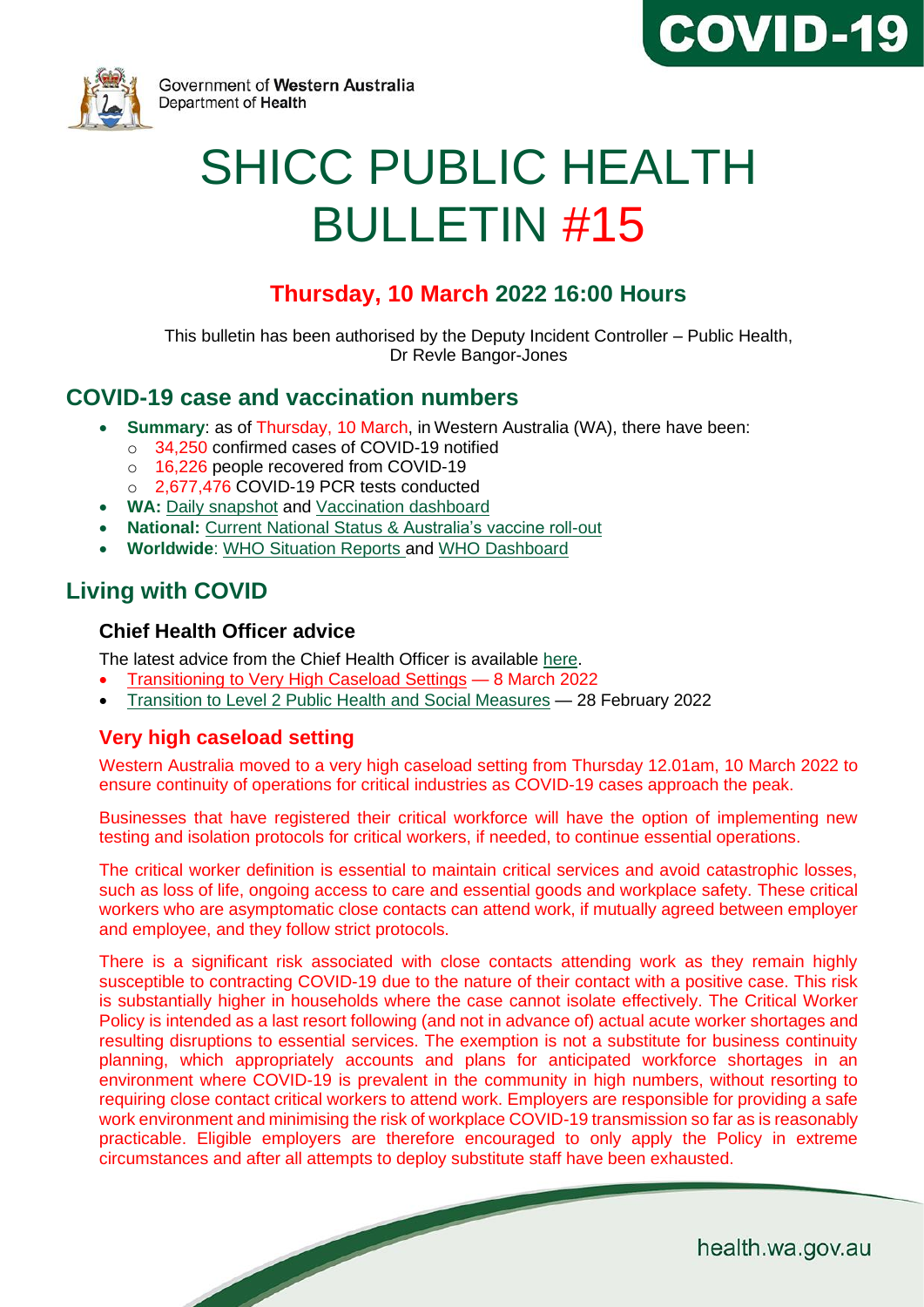#### **Schools and very high caseload setting**

In a very high caseload setting, students in school, or early childhood education and care settings, who are asymptomatic but have been identified as a close contact (but not a household close contact), will be able to continue attending school or childcare and benefit from face-to-face learning.

The school-based close contact protocols allow asymptomatic students in school or childcare to attend school, childcare, after-school care and other school-based sporting, cultural training or after-school events at the students' school, but require them to isolate at all other times until the seven days have passed.

Refer to the [announcement](https://www.wa.gov.au/government/announcements/very-high-caseload-settings-introduced-western-australia#schools-and-childhood-education) and [WA.gov.au](https://www.wa.gov.au/government/covid-19-coronavirus/covid-19-coronavirus-critical-worker-furloughing) for further information.

#### **Advice for parents/guardians of close contacts**

Parents and carers are no longer required to automatically quarantine with a child who is identified as a close contact of a COVID-19 case. Depending on the child's needs, one parent or carer may still need to stay home to care for them while the child is quarantining.

Parents and carers of children who are close contacts need to take extra precautions and limit interaction with the close contact where possible. If symptoms consistent with COVID-19 are experienced by the child or carer, they should get tested immediately.

Refer to the [announcement](https://www.healthywa.wa.gov.au/News/2022/New-health-advice-for-close-contacts-linked-to-WA-schools) and [HealthyWA](https://www.healthywa.wa.gov.au/Articles/A_E/Coronavirus/COVID19-close-contacts) for further information.

#### **SAR and hospital visitor guidelines**

The *WA Health COVID-19 Framework for System Alert and Response* (SAR) provides overarching guidance for public hospitals to manage and mitigate the risks associated with COVID-19 transmission. Non-government health care organisations, including private hospitals, may find the guidance useful when determining their own strategies to mitigate risks to patients and service delivery associated with COVID-19. Currently the State is at RED risk rating.

The *COVID-19 Visitor Guidelines for WA Public Hospital and Health Services* have been updated. Only essential visitors, as defined by this guideline and individual Health Service Providers, are permitted to visit.

The guidelines are a minimum requirement for public hospital and community services, however nonpublic hospital and community-based services may wish to apply the guidance.

Refer to the SAR [document](https://ww2.health.wa.gov.au/~/media/Corp/Documents/Health-for/Infectious-disease/COVID19/WA-Health-COVID-19-Framework-for-System-Alert-and-Response.pdf) and we[bpage](https://ww2.health.wa.gov.au/Articles/A_E/Coronavirus/COVID19-Framework-for-System-Alert-and-Response) and the [visitor guidelines](https://ww2.health.wa.gov.au/-/media/Corp/Documents/Health-for/Infectious-disease/COVID19/COVID19-Public-hospital-visitor-guidelines.pdf) on the Department of Health website for further information.

#### **Public health and social measures**

[Level 2](https://www.wa.gov.au/government/announcements/level-2-public-health-measures-introduced-state-wide-thursday-3-march) [PHSM](https://www.wa.gov.au/government/announcements/level-2-public-health-measures-introduced-state-wide-thursday-3-march) apply state-wide from 12:01am Thursday, 3 March 2022.

Refer to the WA.gov.au [website](https://www.wa.gov.au/government/covid-19-coronavirus/covid-19-coronavirus-what-you-can-and-cant-do) for further information.

#### **Border update**

Based on the latest health advice, the updated Safe Transition Plan has been in place from Thursday, 3 March 2022. This allows for safe travel into WA from interstate and overseas, with vaccination and testing requirements on arrival.

Refer to the [announcement](https://www.wa.gov.au/government/announcements/was-border-opening-thursday-3-march-2022) and [WA.gov.au](https://www.wa.gov.au/government/covid-19-coronavirus/covid-19-coronavirus-travel-wa) for further information.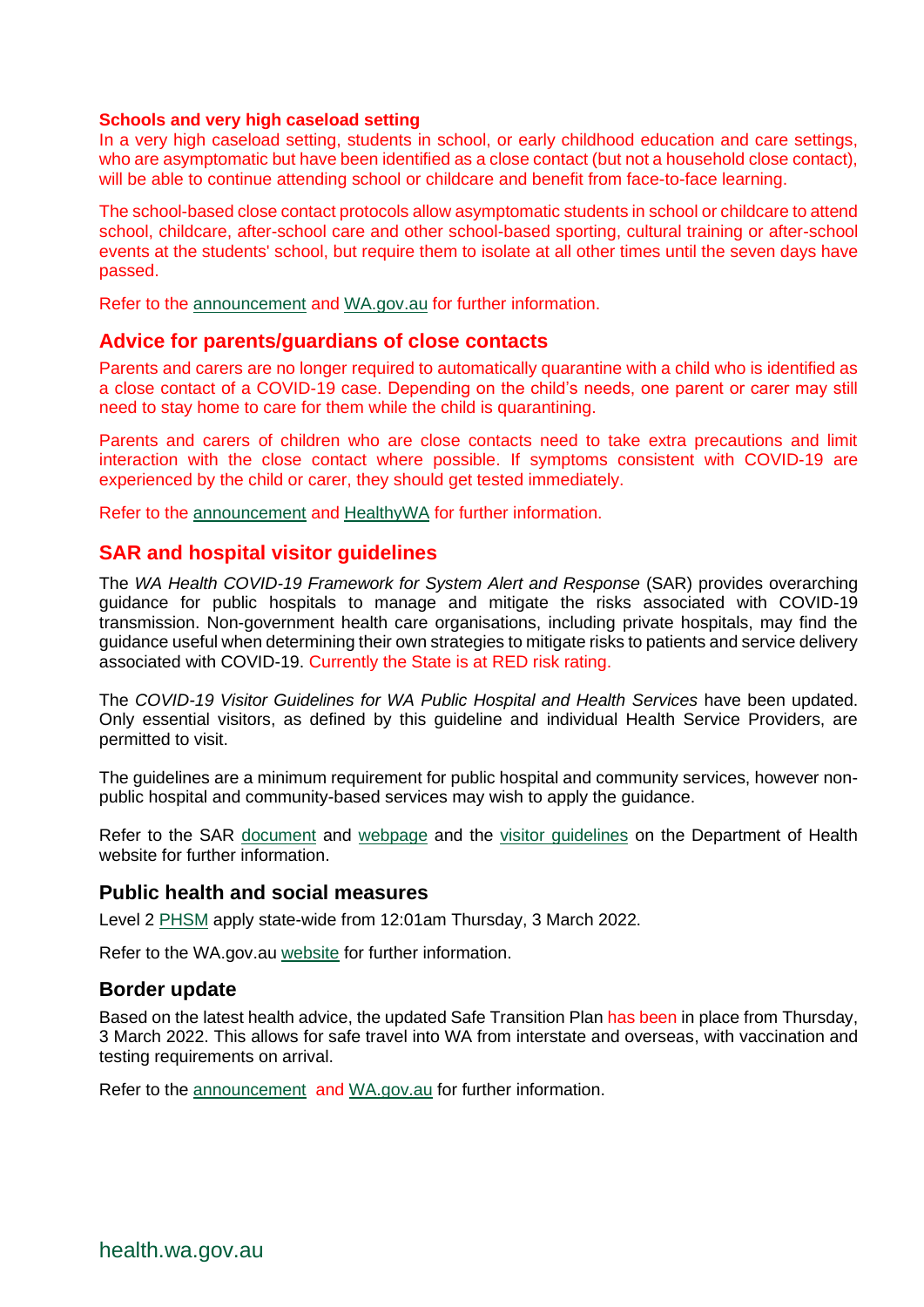# **Community**

#### **Resources for industry and business**

A new 'COVID-19 in the workplace: Information for employers and employees' hub is now available on the Department of Health [website.](https://ww2.health.wa.gov.au/Articles/A_E/Coronavirus/COVID19-information-for-business-and-industry/COVID19-in-the-workplace-Information-for-employers-and-employees) Resources include tailored advice for certain sectors (including congregate living, industrial, mining and offshore and secure facilities) and a checklist to identify close contacts in the workplace. This advice accompanies existing guidance, including the *[TTIQ](https://ww2.health.wa.gov.au/Articles/A_E/Coronavirus/COVID19-information-for-business-and-industry/TTIQ-plan) (Test, Trace, Isolate and Quarantine) Plan.*

Businesses are encouraged to refer to the [Department of Health](https://ww2.health.wa.gov.au/Articles/A_E/Coronavirus/COVID19-information-for-business-and-industry/COVID19-in-the-workplace-Information-for-employers-and-employees) and [HealthyWA](https://www.healthywa.wa.gov.au/Articles/A_E/Coronavirus) websites regularly for the most up to date advice.

#### **COVID-19 Business Assistance Package**

The WA Government announced [Level 1](https://www.wa.gov.au/government/announcements/level-1-covid-19-business-assistance-package) and [Level 2](https://www.wa.gov.au/government/announcements/level-2-covid-19-business-assistance-package-support-western-australian-businesses) COVID-19 Business Assistance Packages to support businesses adversely affected by increasing cases and the necessary implementation of Public Health Social Measures. The announcements include a Small Business Rental Relief Package, an Outdoor Dining and Entertainment Support Package, the Small Business Hardship Grants Program and COVID-19 Commercial Sporting Franchises Support Program.

Refer to [WA.gov.au](https://www.wa.gov.au/government/covid-19-coronavirus/covid-19-coronavirus-support-business) for further information.

#### **Tourism industry support**

Tourisms businesses can now apply for the WA Tourism Deposit Refund Program and the WA Tourism Support Program. Applications will soon be open for the Travel Agent Support Fund.

Refer to the Tourism WA [website](https://www.tourism.wa.gov.au/industry-support-and-events/resources-for-businesses-and-operators/Coronavirus/Pages/WA-Tourism-Funding-Programs.aspx#/) for information.

#### **WA free RAT program**

Every household in WA can register online to receive five free COVID-19 rapid antigen tests (RAT) and have them delivered to their home address. [Register](https://www.wa.gov.au/government/covid-19-coronavirus/covid-19-coronavirus-wa-free-rat-program) online. People who cannot register online or who need assistance can phone 13 COVID (13 26843).

## **COVID-19 vaccination program**

#### **Enhanced access and sensory clinics at Kwinana and Carramar**

The vaccination clinics at [Kwinana](https://rollup.wa.gov.au/articles/kwinana-supa-centre-covid-19-vaccination-community-clinic) and [Carramar](https://rollup.wa.gov.au/articles/carramar-covid-19-vaccination-community-clinic) have been set up to support people with disabilities, mental health conditions, those who require a low sensory environment or who may need other additional support to receive their vaccination. These enhanced access and sensory clinics provide quiet, large and separate consultation rooms, accessible parking directly in front of the clinic, a range of distraction and sensory options, hoists to support people with mobility issues and trained staff to support people with a disability, mental health condition or who require additional support. Therapy dogs are also available on certain days of the week. Bookings are strongly recommended and further information is available at the Roll up for WA [website.](https://rollup.wa.gov.au/articles/vaccine-information-for-people-with-a-disability-or-require-additional-support)

#### **ATAGI advice on AstraZeneca COVID-19 vaccine booster**

Recommendations for the use of AstraZeneca COVID-19 vaccine as a booster dose have been [updated](https://www.health.gov.au/sites/default/files/documents/2022/03/atagi-recommendations-on-the-use-of-a-booster-dose-of-covid-19-vaccine.pdf) by the Australian Technical Advisory Group on Immunisation [\(ATAGI\)](https://www.health.gov.au/sites/default/files/documents/2022/03/atagi-recommendations-on-the-use-of-a-booster-dose-of-covid-19-vaccine.pdf). AstraZeneca is **no**  longer recommended for use as the booster dose for people who received a primary vaccination course of the AstraZeneca COVID-19 vaccine, although it can be used for this purpose if these individuals decline receiving an mRNA vaccine as a booster dose. AstraZeneca is now only recommended when there are medical contraindications to the mRNA vaccines.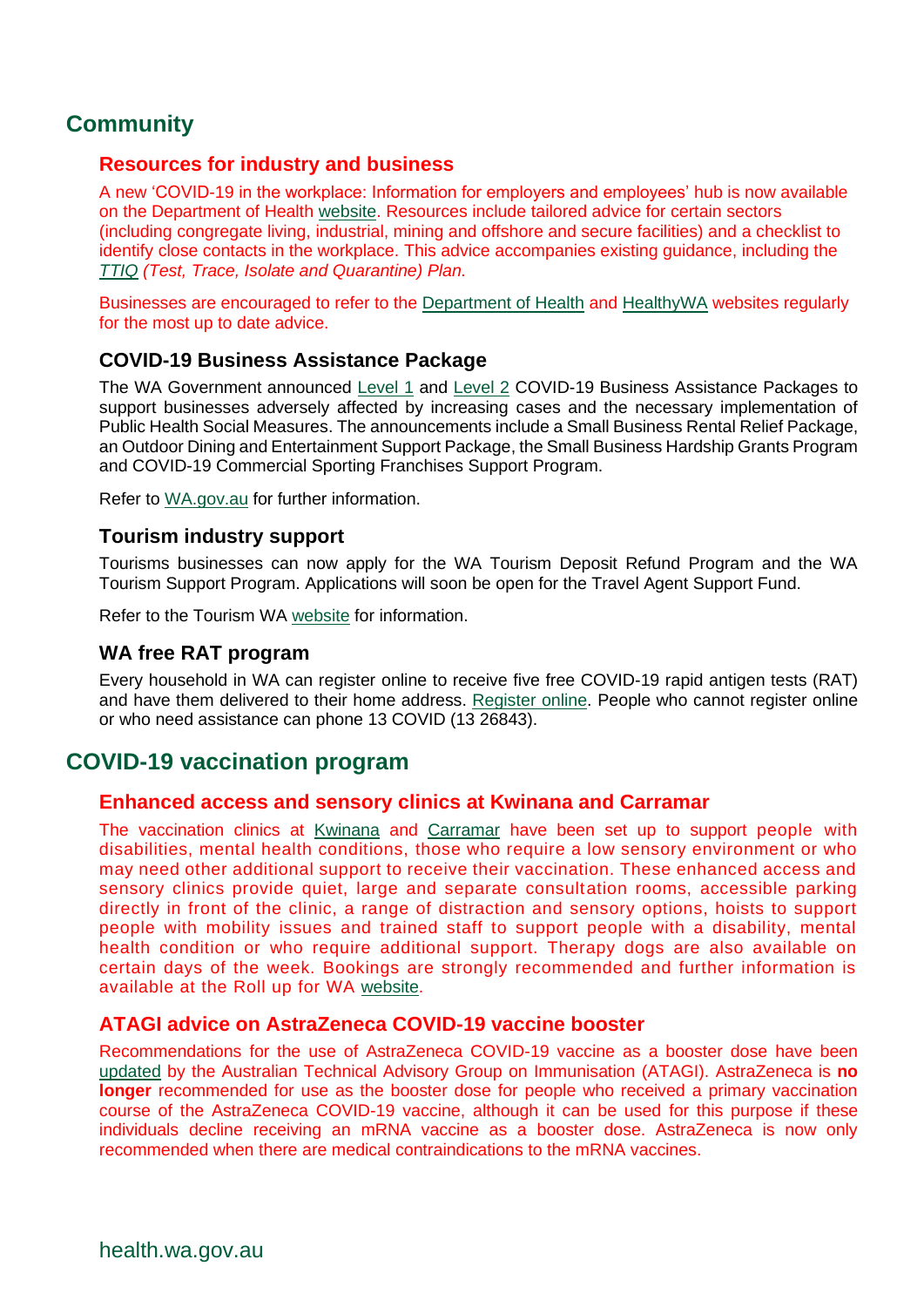### **Novavax available for eligible Western Australians**

ATAGI recently [approved](https://www.health.gov.au/sites/default/files/documents/2022/03/atagi-recommendations-on-the-use-of-a-booster-dose-of-covid-19-vaccine.pdf) the Novavax vaccine as a booster for individuals aged 18 years and over, where an mRNA COVID-19 vaccine (either Moderna or Pfizer) is not suitable.

Selected State-run clinics commenced vaccinating clients with the Novavax vaccine from 21 February 2022. Bookings through [VaccinateWA](https://vaccinatewa.health.wa.gov.au/s/login/?ec=302&startURL=%2Fs%2F) are preferred for Novavax (first and second doses) and offered on the following days and locations: Kwinana (Monday), Mirrabooka (Wednesday) and Perth Convention and Exhibition Centre (Sunday). To receive a booster dose, please book by calling 13 COVID (13 26843) or walk in to any one of the above clinics. Novavax is available in the Goldfields-Esperance region at all State-run clinics and selected clinics in the Kimberley and Pilbara regions.

## **ATAGI recommendations for Moderna vaccine for 6 to 11-year-old children**

ATAGI has made [recommendations](https://www.health.gov.au/news/atagi-recommendations-on-the-use-of-spikevax-moderna-covid-19-vaccine-in-children-aged-6-to-11-years) for the use of the Moderna COVID-19 vaccine in children aged 6 to 11 years.

ATAGI recommends Spikevax (Moderna) COVID-19 vaccine be used for primary vaccination in children aged 6 to 11 years, as an alternative option to the Pfizer vaccine. Pfizer remains the only vaccination available for children who are 5 years old.

There are currently no vaccines licensed for children aged 4 years and under.

ATAGI recommends vigilance to avoid potential dosing errors with the Moderna vaccine for children, given there is no paediatric-specific formulation for the Moderna vaccine. The Moderna dose for children aged 6 to 11 years is half the dose used for the primary course for people 12 years and older; and the same as the booster dose (50μg per dose; 0.25mL) for adults.

The recommended schedule for Moderna vaccination in children 6 to 11 years is 2 doses (50μg per dose; 0.25mL), provided 8 weeks apart. The interval can be shortened to 4 weeks for children at risk of moderate to severe COVID-19, in [special circumstances.](https://www.health.gov.au/initiatives-and-programs/covid-19-vaccines/advice-for-providers/clinical-guidance/clinical-features)

A third COVID-19 vaccine dose is recommended for children aged 5 and older who are severely [immunocompromised.](https://www.health.gov.au/resources/publications/atagi-recommendations-on-the-use-of-a-third-primary-dose-of-covid-19-vaccine-in-individuals-who-are-severely-immunocompromised) An mRNA COVID-19 vaccine (either Moderna or Pfizer) is recommended for this third dose (either Pfizer for children 5 years and older or Moderna for children 6 years and older). This dose is recommended to be administered from 2 months after the second dose.

#### **ATAGI advice on seasonal influenza vaccine and COVID-19 vaccines**

ATAGI has developed advice for immunisation providers regarding the administration of [2022](https://www.health.gov.au/resources/publications/atagi-advice-on-seasonal-influenza-vaccines-in-2022)  [seasonal influenza vaccines.](https://www.health.gov.au/resources/publications/atagi-advice-on-seasonal-influenza-vaccines-in-2022) This includes information about co-administration with COVID-19 vaccines.

ATAGI advises that all COVID-19 vaccines can be co-administered (given on the same day) with an influenza vaccine.

#### **COVID-19 vaccination clinic locations**

Find the nearest metropolitan or regional COVID-19 vaccination location by visiting the [Roll up for WA](https://rollup.wa.gov.au/locations) website.

The Comirnaty (Pfizer), Spikevax (Moderna), Vaxzevria (AstraZeneca) and Nuvaxovid (Novavax) COVID-19 vaccines are being administered at participating GPs and pharmacies for eligible populations. Participating GPs and pharmacies can be found by using the COVID-19 [Vaccine Clinic](https://www.health.gov.au/resources/apps-and-tools/covid-19-vaccine-clinic-finder)  [Finder.](https://www.health.gov.au/resources/apps-and-tools/covid-19-vaccine-clinic-finder)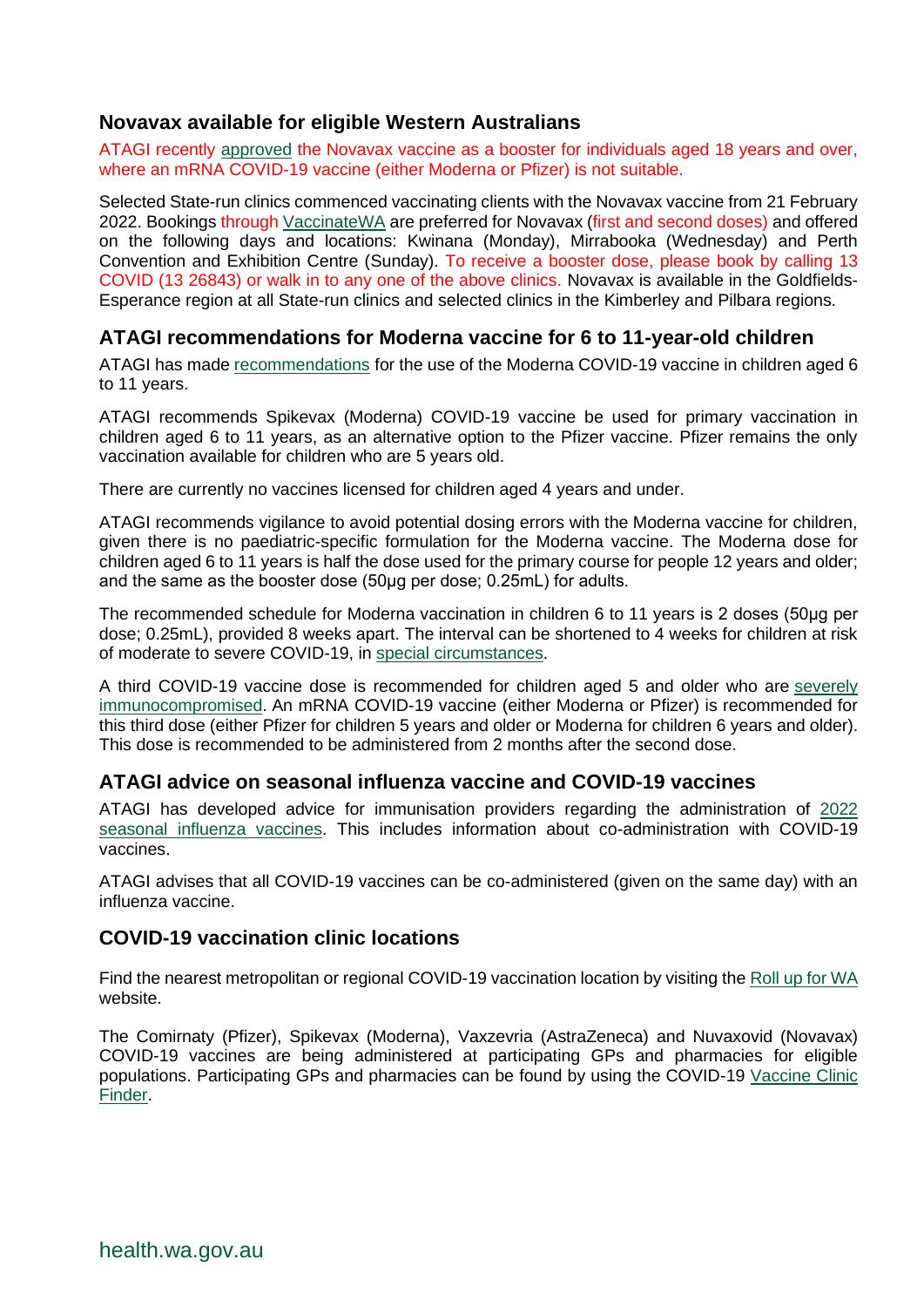## **Vaccine information and resources**

Please visit the sources below for more information and resources related to vaccines:

- HealthyWA [COVID-19 Vaccine](https://ww2.health.wa.gov.au/sitecore/content/Healthy-WA/Articles/A_E/Coronavirus/COVID19-vaccine) (for WA community), including [FAQs](https://ww2.health.wa.gov.au/sitecore/content/Healthy-WA/Articles/A_E/Coronavirus/COVID19-vaccine/FAQs)
- WA Health [COVID-19 Vaccination Program](https://ww2.health.wa.gov.au/Articles/A_E/Coronavirus/COVID19-vaccination-program) (for WA health providers)
- Small Business Development Corporation (SBDC) workplace [information](https://www.smallbusiness.wa.gov.au/coronavirus/employee-vaccination) about the COVID-19 vaccine (general information for businesses and employers)
- The Australian Government [COVID-19 vaccines hub](https://www.health.gov.au/initiatives-and-programs/covid-19-vaccines)
- Roll [up for WA](https://rollup.wa.gov.au/) and Roll [up for WA posters](https://www.dlgsc.wa.gov.au/department/news/news-article/2021/06/09/roll-up-for-wa-posters)
- Keeping Culture Safe and Strong Aboriginal COVID-19 [vaccination resources](https://www.ahcwa.org.au/vaccineresources)
- Australian Government [Easy Read](https://www.health.gov.au/resources/collections/covid-19-vaccination-easy-read-resources) resources

## **Directions updates**

COVID-19 State of Emergency [Declarations](https://www.wa.gov.au/government/document-collections/covid-19-coronavirus-state-of-emergency-declarations) and community [advice](https://www.wa.gov.au/organisation/department-of-the-premier-and-cabinet/covid-19-coronavirus-community-advice) webpages summarise the latest COVID-19 Directions in place in WA. Further information can be found on WA Government [website.](https://www.wa.gov.au/government/covid-19-coronavirus)

## **New Directions**

- [Designation by the Chief Health Officer](https://www.wa.gov.au/government/publications/designation-the-chief-health-officer-0)
- Designation of Fremantle Oval as a specified vaccination venue under paragraph 65(b) Proof [of Vaccination Directions \(No 5\)](https://www.wa.gov.au/government/publications/designation-of-fremantle-oval-specified-vaccination-venue-under-paragraph-65b-proof-of-vaccination-directions-no-5)
- [COVID Transition \(Testing and Isolation\) Directions \(No 4\)](https://www.wa.gov.au/government/publications/covid-transition-testing-and-isolation-directions-no-4)
- [Close Contact Modification \(Schools and Approved Education Facilities\) Directions](https://www.wa.gov.au/government/publications/close-contact-modification-schools-and-approved-education-facilities-directions)
- [Authorisation by the Chief Health Officer \(police officers\)](https://www.wa.gov.au/government/publications/authorisation-the-chief-health-officer-police-officers)
- [Designation by the Chief Health Officer \(critical workers at D'Orsogna Limited\)](https://www.wa.gov.au/government/publications/designation-the-chief-health-officer-critical-workers-dorsogna-limited)
- [Unofficial Consolidation of the COVID Transition \(Critical Worker\) Directions](https://www.wa.gov.au/government/publications/unofficial-consolidation-of-the-covid-transition-critical-worker-directions-0)
- [COVID Transition \(Critical Worker\) Amendment Directions \(No 2\)](https://www.wa.gov.au/government/publications/covid-transition-critical-worker-amendment-directions-no-2)
- [Unofficial Consolidation of the COVID Transition \(Level 2 Public Health and Social Measures\)](https://www.wa.gov.au/government/publications/unofficial-consolidation-of-the-covid-transition-level-2-public-health-and-social-measures-directions)  **[Directions](https://www.wa.gov.au/government/publications/unofficial-consolidation-of-the-covid-transition-level-2-public-health-and-social-measures-directions)**
- [COVID Transition \(Level 2 Public Health and Social Measures\) Amendment Directions](https://www.wa.gov.au/government/publications/covid-transition-level-2-public-health-and-social-measures-amendment-directions)
- [Authorisation by the State Emergency Coordinator \(as at 4 March\)](https://www.wa.gov.au/government/publications/authorisation-the-state-emergency-coordinator-4-march)
- [Flight Crew Testing Regime Directions](https://www.wa.gov.au/government/publications/flight-crew-testing-regime-directions)
- [Designation by the Chief Health Officer \(Woolworths Distribution Centre\)](https://www.wa.gov.au/government/publications/designation-the-chief-health-officer)
- [Prohibition on the Use of Nebuliser Machines Directions \(No 3\)](https://www.wa.gov.au/government/publications/prohibition-the-use-of-nebuliser-machines-directions-no-3)
- [Visitors to Residential Aged Care Facilities \(Restrictions on Access\) Directions \(No 10\)](https://www.wa.gov.au/government/publications/visitors-residential-aged-care-facilities-restrictions-access-directions-no-10)
- [COVID Transition \(Face Covering\) Directions \(No 3\)](https://www.wa.gov.au/government/publications/covid-transition-face-covering-directions-no-3)

# **Updated factsheets**

- [RAT FAQs Version 4](https://www.healthywa.wa.gov.au/~/media/Corp/Documents/Health-for/Infectious-disease/COVID19/RAT-FAQ_V3.pdf)
- [Testing Criteria for SARS-CoV-2 in Western Australia #36](https://ww2.health.wa.gov.au/~/media/Corp/Documents/Health-for/Infectious-disease/COVID19/COVID19-Testing-Criteria-for-SARS-CoV-2-WA-36.pdf) (new)
- [COVID-19 TTIQ Workplace Checklist](https://ww2.health.wa.gov.au/~/media/Corp/Documents/Health-for/Infectious-disease/COVID19/Industry-Checklist/20220304---TTIQ-Workplace-Checklist-Congregate-Living-Facilities---V1---Public-Information-Cell.pdf) Congregate Living Facilities (new)
- [COVID-19 TTIQ Workplace Checklist —](https://ww2.health.wa.gov.au/~/media/Corp/Documents/Health-for/Infectious-disease/COVID19/Industry-Checklist/20220304---TTIQ-Workplace-Checklist-Industrial-Facilities---V1----Public-Information.pdf) Industrial Facilities (new)
- [COVID-19 TTIQ Workplace Checklist —](https://ww2.health.wa.gov.au/~/media/Corp/Documents/Health-for/Infectious-disease/COVID19/Industry-Checklist/20220304---TTIQ-Workplace-Checklist-Mining-and-Offshore-Facilities---Public-Information-Cell.pdf) Mining and Offshore Facilities (new)
- [COVID-19 TTIQ Workplace Checklist —](https://ww2.health.wa.gov.au/~/media/Corp/Documents/Health-for/Infectious-disease/COVID19/Industry-Checklist/20220304---TTIQ-Workplace-Checklist-Secure-Facilities---V1---Public-Information-Cell.pdf) Secure Facilities (new)
- [Identifying Close Contacts in the Workplace Checklist](https://ww2.health.wa.gov.au/~/media/Corp/Documents/Health-for/Infectious-disease/COVID19/COVID19-Identifying-close-contacts-checklist-workplace.pdf) (new)

# **Testing**

## **General population [testing criteria](https://www.healthywa.wa.gov.au/sitecore/content/Corporate/Articles/A_E/Coronavirus/COVID19-information-for-health-professionals)**

The *Testing Criteria for SARS-CoV-2 in Western Australia #36* is available on the Department of Health [website.](https://www.healthywa.wa.gov.au/~/media/Corp/Documents/Health-for/Infectious-disease/COVID19/COVID19-Testing-Criteria-for-SARS-CoV-2-WA-36.pdf)